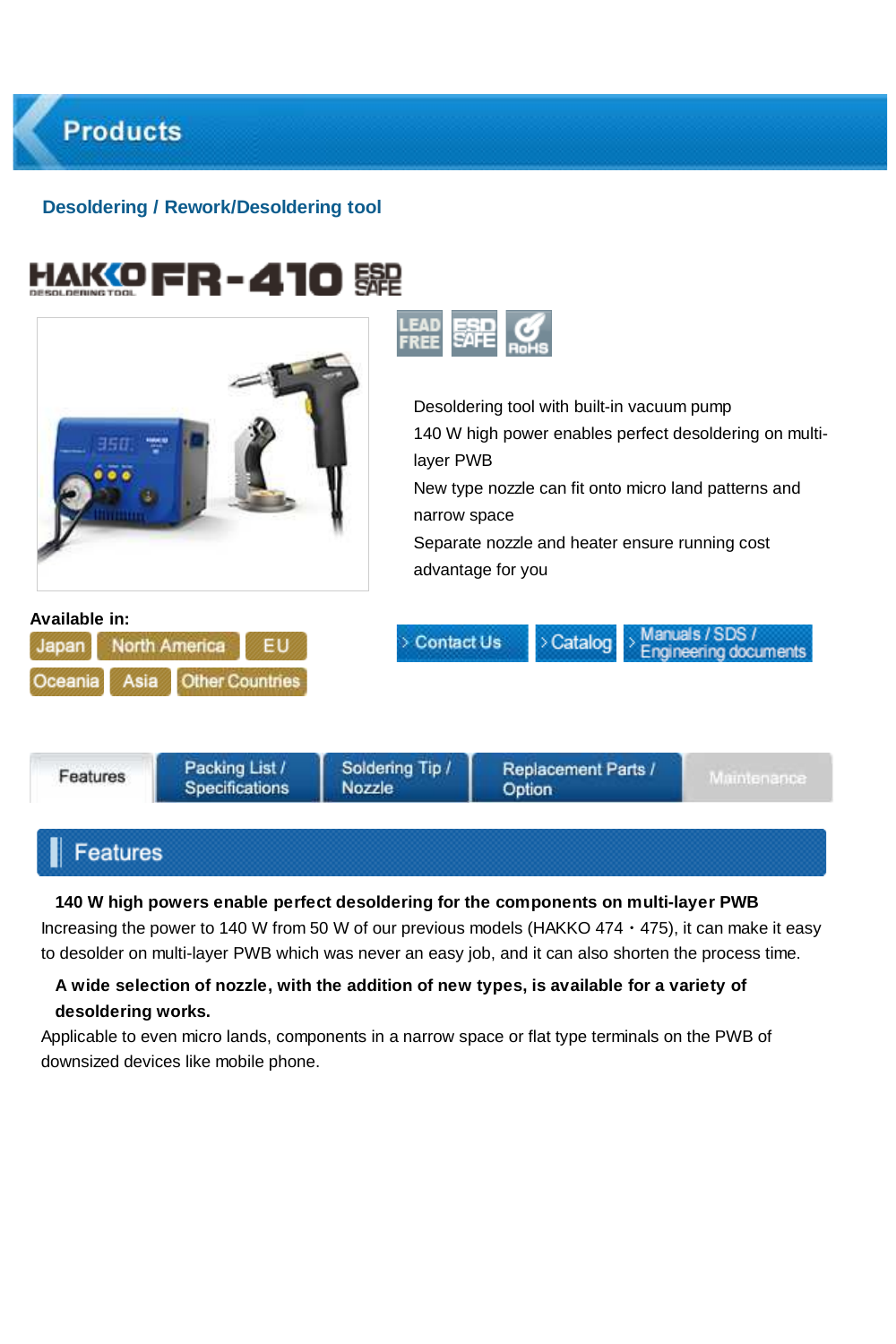

## **Secure desoldering, valve function that suctions with high pressure**

Suction starts 0.2 seconds after pulling the trigger for instance and high pressure suction to achieve complete desoldering.



#### **Reduction of solder clogging**

#### ・**Improvement in heating core**

Heating ability for backside of heating core is increased to ensure suctioned solder be carried to filter pipe and avoid solder clogging.

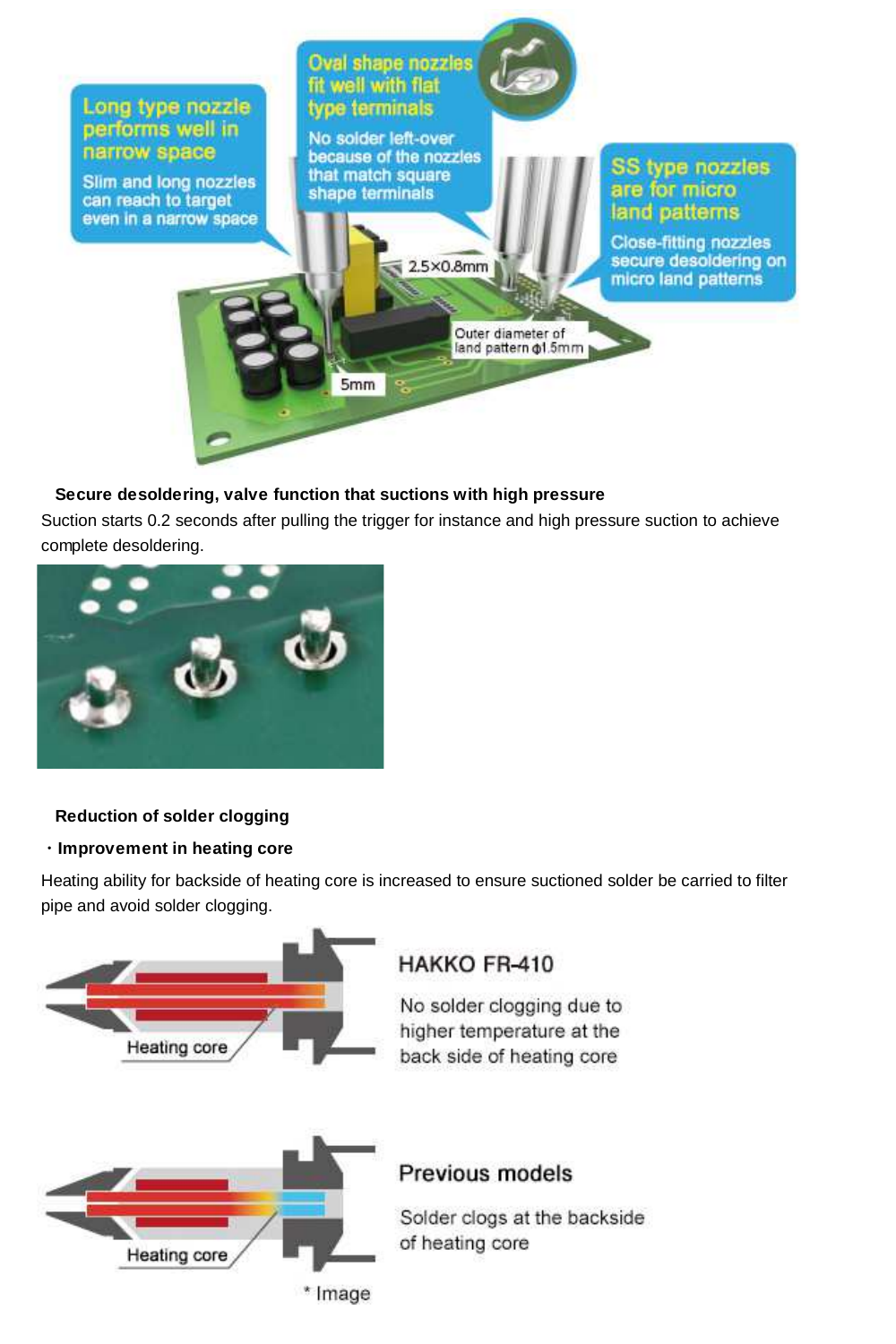## ・**Featuring ACF (Anti Clogging Function)**

ACF (Anti Clogging Function) ensures suctioned solder be carried to filter pipe by keeping the pump running for a certain period of time (1 to 5 seconds) automatically after releasing trigger.

### **Improvement in maintainability**

#### ・**Easy nozzle replacement**

The dedicated wrench allows safe, easy and smooth nozzle replacement.



#### ・**Easy heater replacement**

Easy heater replacement by removing 3 screws on the part of heating core.



## ・**Larger filer and more transparency**

Filter size has been increased to protect the pump from contaminants, and transparent filter cover allows quick visual check of the filter condition.



## ・**Tool box**

FR-410 comes with a tool box that contains of maintenance tools to keep nozzles and heater in a good condition.